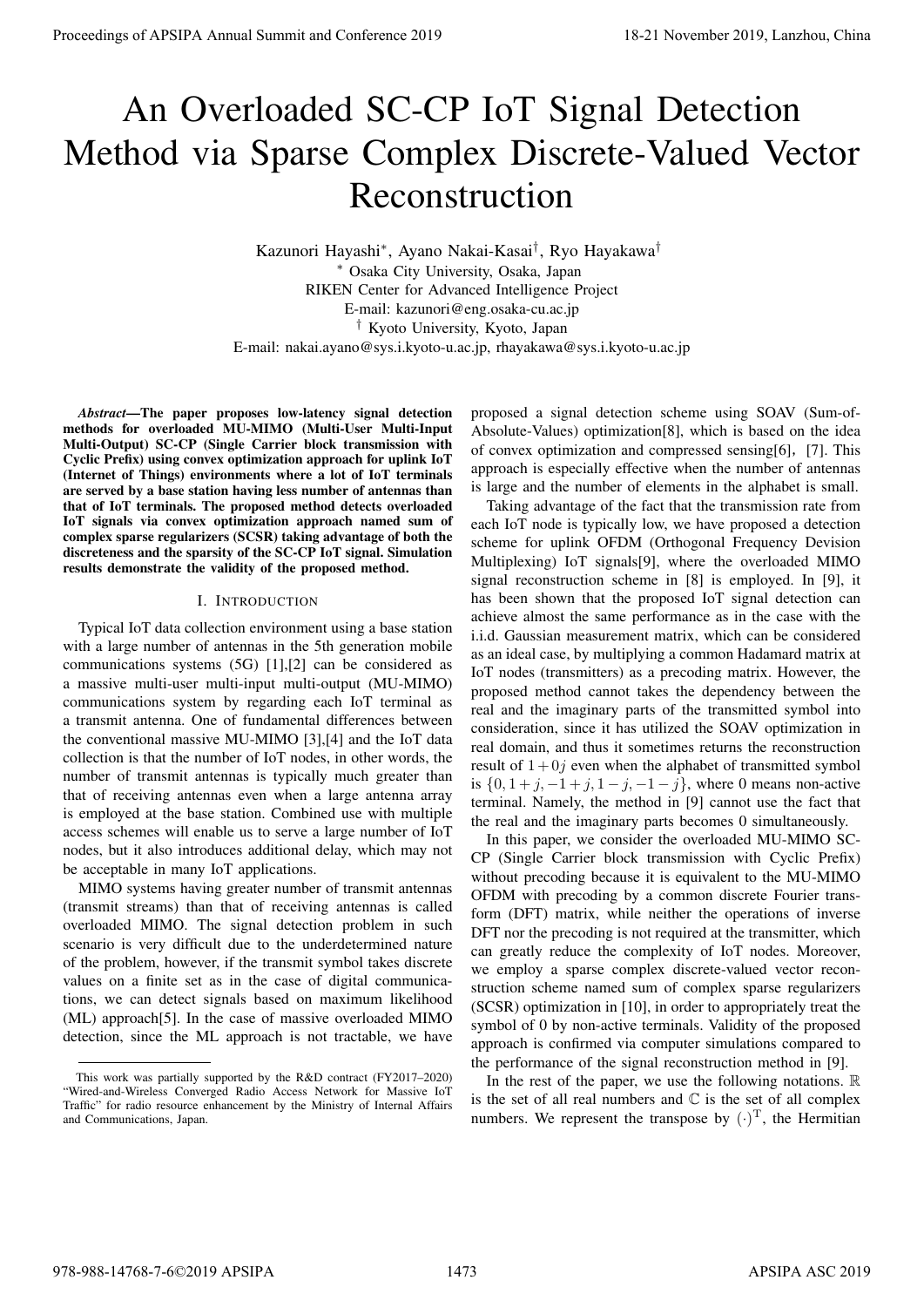

Fig. 1. Transmitter structure of precoded OFDM



Fig. 2. Uplink of IoT environment using SC-CP signaling

transpose by  $(\cdot)^{H}$ , the imaginary unit by j, the  $N \times N$  identity matrix by  $I_N$ , a vector of size  $N \times 1$  whose elements are all 1 by  $1_N$ , and a vector of size  $N \times 1$  whose elements are all 0 by  $\mathbf{0}_N$ . Re $\{\cdot\}$  and Im $\{\cdot\}$  denote the real part and the imaginary part, respectively. For  $u = [u_1 \cdots u_N]$  and some operator *f*,  $[f(\boldsymbol{u})]_n$  and  $u_n$  denote the *n*-th element of  $f(\boldsymbol{u})$ and *u*, respectively.

#### II. SYSTEM MODEL

Here, we firstly show that MU-MIMO SC-CP signal can be regarded as a special case of the precoded MU-MIMO OFDM, where the DFT matrix is employed as the precoding matrix.

The frequency domain received signal model of precoded MU-MIMO OFDM in Fig. 1 can be written as [9]

$$
\begin{bmatrix} \boldsymbol{r}_{1}^{\mathrm{f, ofdm}} \\ \vdots \\ \boldsymbol{r}_{M}^{\mathrm{f, ofdm}} \end{bmatrix} = \begin{bmatrix} \boldsymbol{\Lambda}_{1,1} \boldsymbol{P} & \cdots & \boldsymbol{\Lambda}_{1,N} \boldsymbol{P} \\ \vdots & & \vdots \\ \boldsymbol{\Lambda}_{M,1} \boldsymbol{P} & \cdots & \boldsymbol{\Lambda}_{M,N} \boldsymbol{P} \end{bmatrix} \begin{bmatrix} s_{1} \\ \vdots \\ s_{N} \end{bmatrix} + \begin{bmatrix} \boldsymbol{v}_{1}^{\mathrm{f}} \\ \vdots \\ \boldsymbol{v}_{M}^{\mathrm{f}} \end{bmatrix},
$$
\n(1)

where  $r_m^{\text{f,offm}} \in \mathbb{C}^Q$   $(m = 1, ..., M)$  is the frequency domain received signal block at the *m*-th antenna at the base station,  $s_n$  ( $n = 1, \ldots, N$ ) is the transmitted signal block in the frequency domain from the *n*-th IoT terminal. Here, taking IoT environment specific feature into consideration, we assume only *N<sup>o</sup>* IoT terminals out of *N* terminals are active and transmit the signal block. Non-active  $N - N_o$ terminals actually keep silent, but we can regard they transmit all zero signal block  $\mathbf{0}_Q$ .  $P \in \mathbb{C}^{Q \times Q}$  is a precoding matrix required to achieve good detection performance by the convex optimization based detection scheme. Note that, in [9], we have numerically confirmed that we don't have to use different precoding matrices among IoT terminals, and a common Hadamard precoding matrix leads to good symbol error rate (SER) performance.  $v_m^{\text{f}} \in \mathbb{C}^Q$  is the frequency domain Proceedings of APSIPA Annual Summit and Conference 2019 18-21 November 2019, China 2019, China 2019, China 2019, China 2019, China 2019, China 2019, China 2019, China 2019, China 2019, China 2019, China 2019, China 2019,

additive white noise vector at the *m*-th receiving antenna having mean  $\mathbf{0}_Q$  and covariance matrix  $\sigma_n^2 \mathbf{I}_Q$ . The frequency domain diagonal channel matrix  $\Lambda_{m,n} \in \mathbb{C}^{\mathbb{Q} \times \mathbb{Q}}$  between the *n*-th IoT terminal and the *m*-th receiving antenna is given by using the impulse response of the frequency selective channel  $\{h_1^{(m,n)}, \ldots, h_L^{(m,n)}\}$  with the channel order of *L* − 1 as

$$
\begin{bmatrix} \lambda_1^{(m,n)} \\ \vdots \\ \lambda_Q^{(m,n)} \end{bmatrix} = \sqrt{Q} \mathbf{D} \begin{bmatrix} h_1^{(m,n)} \\ \vdots \\ h_L^{(m,n)} \\ \mathbf{0}_{Q-L} \end{bmatrix},
$$
 (2)

where  $\{\lambda_1^{(m,n)}, \ldots, \lambda_Q^{(m,n)}\}$  are diagonal elements of  $\Lambda_{m,n}$ and *D* is a *Q*-point DFT matrix defined as

$$
\boldsymbol{D} = \frac{1}{\sqrt{Q}} \begin{bmatrix} 1 & 1 & \cdots & 1 \\ 1 & e^{-j\frac{2\pi \times 1 \times 1}{Q}} & \cdots & e^{-j\frac{2\pi \times 1 \times (Q-1)}{Q}} \\ \vdots & \vdots & \ddots & \vdots \\ 1 & e^{-j\frac{2\pi \times (Q-1) \times 1}{Q}} & \cdots & e^{-j\frac{2\pi \times (Q-1) \times (Q-1)}{Q}} \end{bmatrix}.
$$

We then consider the received signal model of SC-CP signaling without precoding. Assuming the length cyclic prefix *K* is greater than or equal to the channel order *L−*1, the time domain received signal block at the *m*-th receive antenna of the base station is written as

$$
\boldsymbol{r}_{m}^{\mathrm{t,sccp}} = \boldsymbol{R}_{\mathrm{cp}} \boldsymbol{H}_{0}^{(m,n)} \boldsymbol{T}_{\mathrm{cp}} \boldsymbol{s}_{n} + \boldsymbol{v}_{m}^{\mathrm{t}}, \tag{3}
$$

where  $v_m^{\text{t}} \in \mathbb{C}^Q$  is the time domain additive white noise vector at the *m*-th receiving antenna having mean **0***<sup>Q</sup>* and covariance matrix  $\sigma_n^2 I_Q$ .  $H_0^{(m,n)}$  is a time domain channel matrix between the *n*-th IoT terminal and the *m*-th base station antenna given by

$$
\boldsymbol{H}_{0}^{(m,n)} = \begin{bmatrix} h_{1}^{(m,n)} & 0 & 0 & \cdots & \cdots & 0 \\ \vdots & h_{1}^{(m,n)} & \ddots & \ddots & & \vdots \\ h_{L}^{(m,n)} & & & \ddots & \ddots & \vdots \\ 0 & & & & \ddots & \ddots & \vdots \\ \vdots & & & & \ddots & \ddots & 0 \\ 0 & & & & & 0 & h_{L}^{(m,n)} & \cdots & h_{1}^{(m,n)} \end{bmatrix}.
$$

Also,  $T_{cp}$  is a cyclic prefix insertion matrix defined as

$$
T_{\rm cp} = \begin{bmatrix} \mathbf{O}_{K \times (Q-K)} & \mathbf{I}_K \\ \mathbf{I}_Q \end{bmatrix},\tag{4}
$$

and  $R_{cp}$  is a cyclic prefix removal matrix given by

$$
\boldsymbol{R}_{\rm cp} = \begin{bmatrix} \boldsymbol{0}_{Q \times K} & \boldsymbol{I}_Q \end{bmatrix} . \tag{5}
$$

Then, the overall channel matrix including the impact of cyclic prefix operations as well as the actual frequency selective fading channel  $R_{cp}H_0^{(m,n)}T_{cp}$  has a following circulant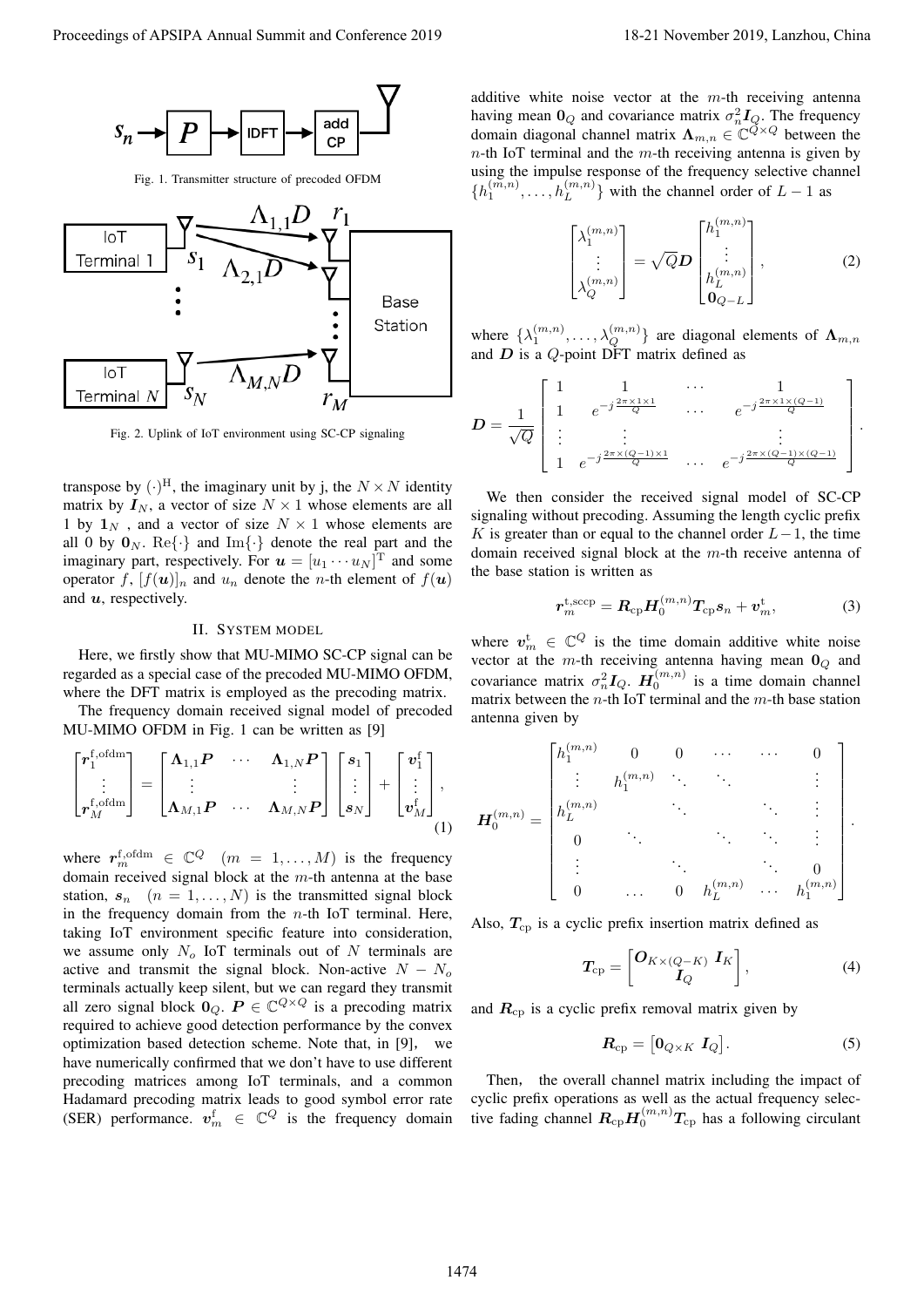structure:

Proceeding of APSIPA Annual Summi and Confricave 2019  
\nstructure:  
\n
$$
R_{ij}H_{ij}^{(m,n)}T_{ij}
$$
  
\n $R_{ij}H_{ij}^{(m,n)}T_{ij}$   
\n $R_{ij}H_{ij}^{(m,n)}T_{ij}$   
\n $R_{ij}H_{ij}^{(m,n)}T_{ij}$   
\n $R_{ij}H_{ij}^{(m,n)}T_{ij}$   
\n $R_{ij}H_{ij}^{(m,n)}T_{ij}$   
\n $R_{ij}H_{ij}^{(m,n)}T_{ij}$   
\n $R_{ij}H_{ij}^{(m,n)}T_{ij}$   
\n $R_{ij}H_{ij}^{(m,n)}T_{ij}$   
\n $R_{ij}H_{ij}^{(m,n)}T_{ij}$   
\n $R_{ij}H_{ij}^{(m,n)}T_{ij}$   
\n $R_{ij}H_{ij}^{(m,n)}T_{ij}$   
\n $R_{ij}H_{ij}^{(m,n)}$   
\n $R_{ij}H_{ij}^{(m,n)}$   
\n $R_{ij}H_{ij}^{(m,n)}$   
\n $R_{ij}H_{ij}^{(m,n)}$   
\n $R_{ij}H_{ij}^{(m,n)}$   
\n $R_{ij}H_{ij}^{(m,n)}$   
\n $R_{ij}H_{ij}^{(m,n)}$   
\n $R_{ij}H_{ij}^{(m,n)}$   
\n $R_{ij}H_{ij}^{(m,n)}$   
\n $R_{ij}H_{ij}^{(m,n)}$   
\n $R_{ij}H_{ij}^{(m,n)}$   
\n $R_{ij}H_{ij}^{(m,n)}$   
\n $R_{ij}H_{ij}^{(m,n)}$   
\n $R_{ij}H_{ij}^{(m,n)}$   
\n $R_{ij}H_{ij}^{(m,n)}$   
\n $R_{ij}H_{ij}^{(m,n)}$   
\n $R_{ij}H_{ij}^{(m,n)}$   
\n $R_{ij}H_{ij}^{(m,n)}$   
\n $R_{ij}H_{ij}^{(m,n)}$   
\n $R_{ij}H_{ij}^{(m,n)}$   
\n $R_{ij}H_{ij}^{(m,n)}$   
\n $R_{ij}H_{ij}^{(m,n)}$   
\n $R_{ij}$ 

Since unitary similarity transformation of any circulant matrix is given by DFT matrix, the overall channel matrix can be written as

$$
\boldsymbol{R}_{\rm cp} \boldsymbol{H}_0^{(m,n)} \boldsymbol{T}_{\rm cp} = \boldsymbol{D}^{\rm H} \boldsymbol{\Lambda}_{m,n} \boldsymbol{D},\tag{6}
$$

 $\Lambda_{m,n}$  is the same matrix as in (1), whose diagonal elements are defined in (2).

By stacking from  $r_1^{\text{t,}{\text{ }s\text{ccp}}}$  to  $r_M^{\text{t,}{\text{ }s\text{ccp}}}$  in (3), and multiplying a unitary matrix

$$
\begin{bmatrix} \mathbf{D} & 0 & \cdots & 0 \\ 0 & \mathbf{D} & & \vdots \\ \vdots & & \ddots & 0 \\ 0 & \cdots & \cdots & \mathbf{D} \end{bmatrix} \in \mathbb{C}^{QM \times QM} \tag{7}
$$

from the left of both sides, we have the frequency domain received SC-CP IoT signal vector at the base station depicted in Fig. 2 as

$$
\begin{bmatrix}\n\mathbf{r}_{1}^{\text{f,scep}} \\
\vdots \\
\mathbf{r}_{M}^{\text{f,scep}}\n\end{bmatrix} =\n\begin{bmatrix}\n\mathbf{D} & 0 & \cdots & 0 \\
0 & \mathbf{D} & \vdots \\
\vdots & \ddots & 0 \\
0 & \cdots & \cdots & \mathbf{D}\n\end{bmatrix}\n\begin{bmatrix}\n\mathbf{r}_{1}^{\text{t,scep}} \\
\vdots \\
\mathbf{r}_{M}^{\text{t,scep}}\n\end{bmatrix}
$$
\n
$$
= \begin{bmatrix}\n\mathbf{\Lambda}_{1,1}\mathbf{D} & \cdots & \mathbf{\Lambda}_{1,N}\mathbf{D} \\
\vdots & & \vdots \\
\mathbf{\Lambda}_{M,1}\mathbf{D} & \cdots & \mathbf{\Lambda}_{M,N}\mathbf{D}\n\end{bmatrix}\n\begin{bmatrix}\n\mathbf{s}_{1} \\
\vdots \\
\mathbf{s}_{N}\n\end{bmatrix} +\n\begin{bmatrix}\n\mathbf{v}_{1}^{f} \\
\vdots \\
\mathbf{v}_{M}^{f}\n\end{bmatrix},
$$
\n(8)

where  $r_m^{\text{f,sccp}} \in \mathbb{C}^Q$   $(m = 1, ..., M)$  is the frequency domain received SC-CP signal vector at the *m*-th base station antenna. It should be noted here that this received signal model can be regarded as a special case of (1), where the precoding matrix  $P$  is set to be  $D$ . Thus, if DFT matrix  $D$  is appropriate for the precoding matrix of overloaded MU-MIMO OFDM system with the convex optimization based signal detection, then the choice of SC-CP signaling is extremely suited for IoT environments because this approach requires neither the IDFT operation nor the precoding operation at the IoT node (transmitter side).

## III. COMPLEX DISCRETE VALUED SIGNAL RECONSTRUCTION VIA SCSR OPTIMIZATION

One of features of the proposed approach in this paper is the employment of SCSR optimization instead of SOAV optimization in [9], which considerably improves the SER performance for IoT environments, where only a subset of IoT nodes are active at a time. Here, we briefly review the complex discrete signal reconstruction via SCSR optimization[10].

Consider the reconstruction problem of a complex discretevalued vector  $\mathbf{x} = [x_1 \cdots x_N]^H \in \mathcal{C}^N \subset \mathbb{C}^N$  from a linear measurement of

$$
y = Ax + v \in \mathbb{C}^M. \tag{9}
$$

Here,  $C = \{c_1 \cdots c_S\}$  is a set of discrete values, that each element of unknown vector  $x$  takes, and the probability distribution of each element of *x* is given by

$$
\Pr(x_n = c_\ell) = p_\ell, \ (\ell = 1, \dots, S), \tag{10}
$$

$$
\sum_{\ell=1}^{S} p_{\ell} = 1.
$$
 (11)

 $A \in \mathbb{C}^{M \times N}$  is a measurement matrix and  $v \in \mathbb{C}^{M}$  is an additive noise vector with mean of  $\mathbf{0}_M$  and covariance matrix of  $\sigma_v^2 I_M$ .

The optimization problem for the complex discrete-valued signal reconstruction named SCSR, which is an extension of SOAV optimization for real discrete-valued signal reconstruction, is given by

$$
\underset{\hat{\boldsymbol{x}} \in \mathbb{C}^N}{\text{minimize}} \sum_{\ell=1}^S q_{\ell} g_{\ell}(\hat{\boldsymbol{x}} - c_{\ell} \mathbf{1}) + \lambda \|\boldsymbol{y} - \boldsymbol{A}\hat{\boldsymbol{x}}\|_2^2, \qquad (12)
$$

where  $\lambda \geq 0$  and  $q_{\ell} \geq 0$  ( $\ell = 1, \dots, S$ ) are parameters.  $g_{\ell}(\cdot)$  is a function for the sparse regularizer, and in this paper, we consider two possilbe options for the function as

$$
h_1(\boldsymbol{u}) = \|\boldsymbol{u}\|_1 = \sum_{n=1}^N \sqrt{\text{Re}\{u_n\}^2 + \text{Im}\{u_n\}^2},\qquad(13)
$$

$$
h_2(\boldsymbol{u}) = \|\text{Re}\{\boldsymbol{u}\}\|_1 + \|\text{Im}\{\boldsymbol{u}\}\|_1 \tag{14}
$$

$$
= \sum_{n=1}^{N} (|\text{Re}\{u_n\}| + |\text{Im}\{u_n\}|). \tag{15}
$$

SCSR optimization problem (12) can be solved by ADMM (Alternating Direction Method of Multipliers) based computationally efficient algorithm (Algorithm 1). The proximity operators of  $\gamma h_1(\cdot)$ ,  $\gamma h_2(\cdot)$  ( $\gamma > 0$ ) required in the algorithm are given by

$$
[\text{prox}_{\gamma h_1}(\boldsymbol{u})]_n = \begin{cases} (|u_n| - \gamma) \frac{u_n}{|u_n|} & (|u_n| \ge \gamma) \\ 0 & (|u_n| < \gamma), \end{cases}
$$

$$
[\text{prox}_{\gamma h_2}(\boldsymbol{u})]_n = \text{sign}([\text{Re}(\boldsymbol{u})]_n) \max(||\text{Re}(\boldsymbol{u})]_n| - \gamma, 0)
$$
  
+ j · sign( $[\text{Im}(\boldsymbol{u})]_n$ ) max( $||[\text{Im}(\boldsymbol{u})]_n| - \gamma, 0$ ),

where  $\mathbf{u} = [u_1 \cdots u_N] \in \mathbb{C}^N$ .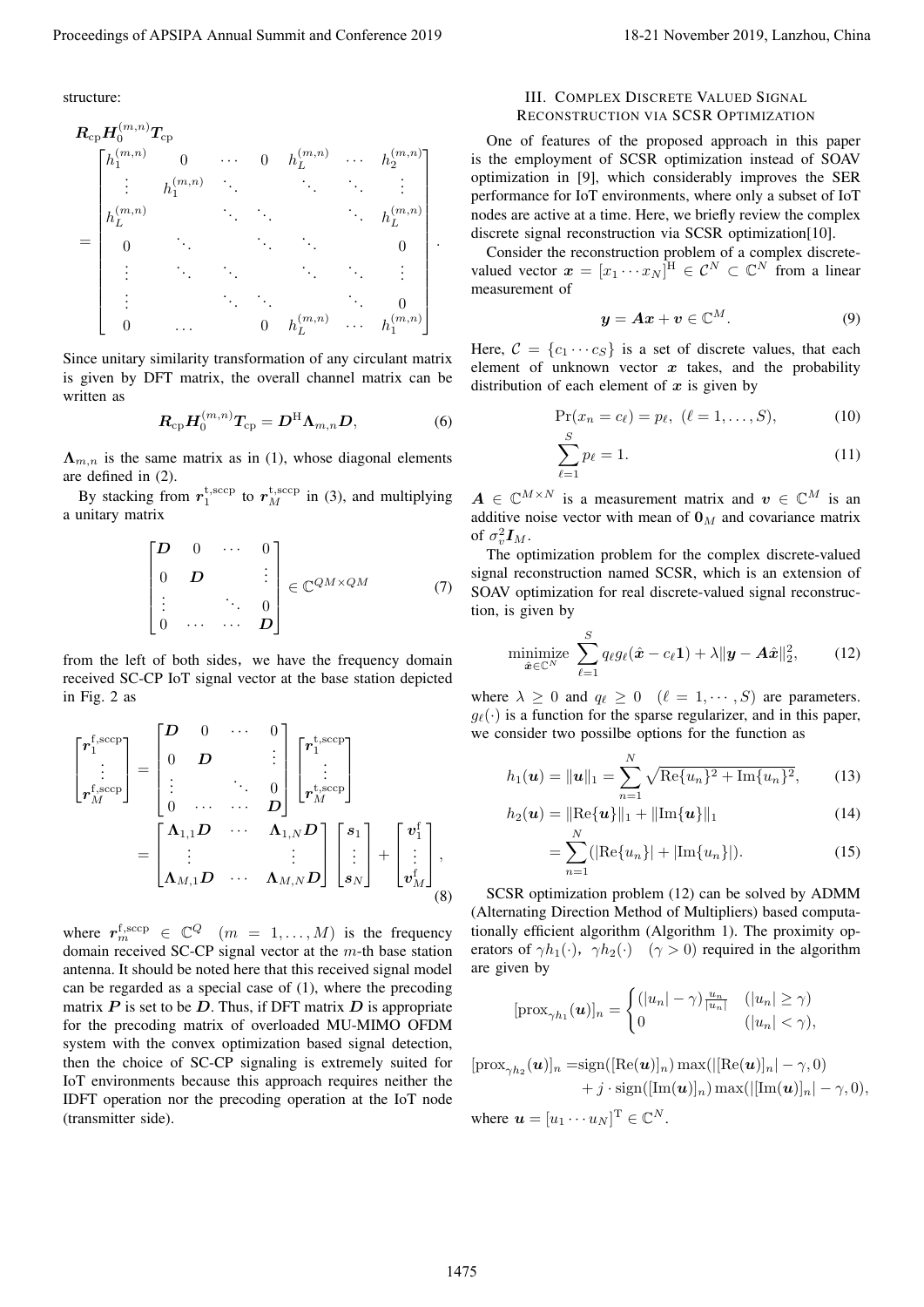## Algorithm 1 SCSR

**Required:** 
$$
y \in \mathbb{C}^{M}, A \in \mathbb{C}^{M \times N}
$$
\n**Exercise:**  $\hat{x} \in \mathbb{C}^{N}$ \n1: Fix  $\rho > 0$ ,  $z^0 \in \mathbb{C}^{SN}$ ,  $w^0 \in \mathbb{C}^{SN}$ \n2: **for**  $k = 0$  to  $K - 1$  **do**\n3:  $s^{k+1} = (\rho S I_N + \lambda A^H A)^{-1} (\rho \sum_{\ell=1}^S (z_{\ell}^k - w_{\ell}^k) + \lambda A^H y)$ \n4:  $z_{\ell}^{k+1} = c_{\ell} 1 + \text{prox}_{\frac{2\ell}{\ell} g_{\ell}} (s^{k+1} + w_{\ell}^k - c_{\ell} 1) \quad (\ell = 1, \ldots, S)$ \n5:  $w_{\ell}^{k+1} = w_{\ell}^k + s^{k+1} - z_{\ell}^{k+1} \quad (\ell = 1, \ldots, S)$ \n6: **end for**\n7:  $\hat{x} = s^K$ 

If we define the function of sparse regularizer  $q_\ell(\cdot)$  to be an element wise function, we can extend the SCSR optimization (12) to a weighted SCSR optimization problem of

$$
\underset{\boldsymbol{x}\in\mathbb{C}^N}{\text{minimize}} \sum_{\ell=1}^S \sum_{n=1}^N q_{n,\ell} g_\ell(x_n - c_\ell) + \lambda \|\boldsymbol{y} - \boldsymbol{A}\boldsymbol{x}\|_2^2, \quad (16)
$$

where different weight *qn,ℓ* can be set for each element  $x_n$ . Moreover,  $q_{n,\ell}$  can be updated iteratively by using the estimate obtained in the previous iteration round. Specifically, we employ following update equation [10] for the parameter update

$$
q_{n,\ell} = \frac{|\hat{x}_n^{\text{pre}} - c_\ell|^{-1}}{\sum_{\ell'=1}^{S} |\hat{x}_n^{\text{pre}} - c_{\ell'}|^{-1}},\tag{17}
$$

where  $\hat{x}_n^{\text{pre}}$  is the *n*-th element of the estimate in the previous iteration round. Also, for some fixed parameter  $\beta$ , the parameter  $\lambda$  in (16) is set to be

$$
\frac{\mathrm{E}\left[\sum_{\ell=1}^{S}\sum_{n=1}^{N}q_{n,\ell}g_{\ell}(x_{n}-c_{\ell})\right]}{\mathrm{E}[\lambda\|\mathbf{y}-\mathbf{A}\mathbf{s}\|_{2}^{2}]}=\beta,
$$
\n(18)

in order to adaptively adjust the balance between the regularization term and the data fidelity term.

The algorithm to solve the iterative weighted SCSR (IW-SCSR) optimization problem also can be derived by the ADMM framework, which is shown in Algorithm 2.

#### IV. SC-CP IOT SIGNAL DETECTION VIA IW-SCSR

A generalized form of the time domain received signal vector  $r \in \mathbb{C}^{QM}$  in (8) can be given by

$$
r = Hs + v,\tag{19}
$$

where  $s \in \mathbb{C}^{QN}$  is a transmitted signal vector,  $H \in$  $\mathbb{C}^{QM \times QN}$  is a channel matrix, and  $v \in \mathbb{C}^{QM}$  is a white noise vector. The weighted SCSR optimization problem for (19) is given by

$$
\underset{\mathbf{s}\in\mathbb{C}^{QN}}{\text{minimize}} \sum_{\ell=1}^{S} \sum_{n=1}^{N} q_{n,\ell} g_{\ell}(s_n - c_{\ell}) + \lambda \|\mathbf{r} - \mathbf{H}\mathbf{s}\|_2^2. \tag{20}
$$

If we assume QPSK modulation, we have  $S = 5$ ,  $(c_1, c_2, c_3, c_4, c_5) = \{0, 1 + j, -1 + j, 1 - j, -1 - j\}.$ Note that, if transmit symbol does not include non-active Algorithm 2 IW-SCSR

**Require:**  $y \in \mathbb{C}^M, A \in \mathbb{C}^{M \times N}$ Ensure:  $\hat{x} \in \mathbb{C}^N$ 1: Initialize  $q_{n,\ell}(n=1,\ldots,N$  and  $\ell=1,\ldots,S)$ 2: **for**  $t = 1$  to  $T$  **do** 3: Fix  $\beta > 0$ ,  $\rho > 0$ ,  $\mathbf{z}^0 \in \mathbb{C}^{SN}$ ,  $\mathbf{w}^0 \in \mathbb{C}^{SN}$ 4:  $\lambda = \frac{\sum_{\ell'=1}^{S} p_{\ell'} \sum_{\ell=1}^{S} \sum_{n=1}^{N} q_{n,\ell} g_{\ell}(c_{\ell'}-c_{\ell})}{\beta M \sigma_v^2}$ 5: **for**  $k = 0$  to  $K - 1$  do 6: *s*  $k+1 = (\rho S \bm{I}_N + \lambda \bm{A}^{\rm H} \bm{A})^{-1} (\rho \sum_{\ell=1}^S (\bm{z}_{\ell}^k - \bm{w}_{\ell}^k) +$  $\lambda\bm A^\mathrm{H} \bm y)$ 7:  $z_{n,\ell}^{k+1} = c_{\ell} + \text{prox}_{\frac{q_{n,\ell}}{2\rho}g_{\ell}}(s_n^{k+1} + w_{n,\ell}^k - c_{\ell})$ 8:  $(n = 1, ..., N \text{ and } \ell = 1, ..., S)$ 9:  $\bm{w}_{\ell}^{k+1} = \bm{w}_{\ell}^k + \bm{s}^{k+1} - \bm{z}_{\ell}^{k+1} \quad (\ell = 1, \ldots, S)$ 10: end for 11:  $d_{n,\ell} = |s_n^K - c_\ell| \quad (n = 1, ..., N \text{ and } \ell = 1, ..., S)$ 12:  $q_{n,\ell} = \frac{d_{n,\ell}^{-1}}{\sum_{\ell'=1}^{S} d_{n,\ell'}^{-1}} \quad (n = 1, \ldots, N \text{ and } \ell = 1, \ldots, S)$ 13: end for 14:  $\hat{x} = s^K$ Proceeding of APSIPA Annual Summit and Conference 2019 11:<br>
Nagating  $y : C^2(A, C^{1/2})$ <br>
Nagating  $y : C^2(A, C^{1/2})$ <br>
Nagating  $y : C^2(A, C^{1/2})$ <br>
Nagating  $y : C^2(A, C^{1/2})$ <br>  $= 20\pi \sqrt{2}$ ,  $y^2 = \sqrt{2}$ <br>
Nagating  $y : C^2(A, C^{1/2})$ <br>  $=$ 

IoT terminal (or symbol of 0), the sparse regularizer of  $h_2(\cdot)$  is appropriate for  $g_\ell(\cdot)$ , which is equivalent to the approach using SOAV optimization for real and imaginary parts independently. However, as we'll see in the next section, if we have certain number of non-active terminals, the employment of the sparse regularizer of  $g_1(\cdot) = h_1(\cdot)$  can improve the performance because it can utilize the fact that the real and the imaginary parts of  $c_1$  take the value of 0 simultaneously. After all, we employ

$$
g_1(\mathbf{u}) = h_1(\mathbf{u}),\tag{21}
$$

$$
g_{\ell}(\boldsymbol{u}) = h_2(\boldsymbol{u}) \quad (\ell = 2, \ldots, S), \tag{22}
$$

for the regularizers.

## V. NUMERICAL RESULTS

We have conducted numerical experiments via computer simulations to evaluate the SER performance of the proposed overloaded SC-CP signal detection scheme using the frequency domain received signal. The block size of the SC-CP transmission is set to  $Q = 64$ , and the length of the cyclic prefix is assumed to be greater than or equal to the channel order. In order to evaluate the performance of different system size, we have set the number of antennas at the base station *M* and the number of IoT terminals *N* to be  $(M, N) = (6, 8)$  and  $(M, N) = (60, 80)$ , which correspond to the overloaded factor of about 1.33. We regard non-active terminals transmit symbols of 0, and the number of active terminals *N<sup>o</sup>* is set so that the ratio of zero symbols over total symbols  $\frac{N-N_o}{N}$  becomes 0.125 or 0.875. The parameters for IW-SCSR algorithm are set to  $\beta = 10, \rho = 0.1$ , and the number of iterations *T* of the outer loop of IW-SCSR is 1 or 5. Note that no precoding is employed in the simulations.

As for the reference scheme to compare the performance, we have employed DFISTA (Discreteness-aware FISTA)[8],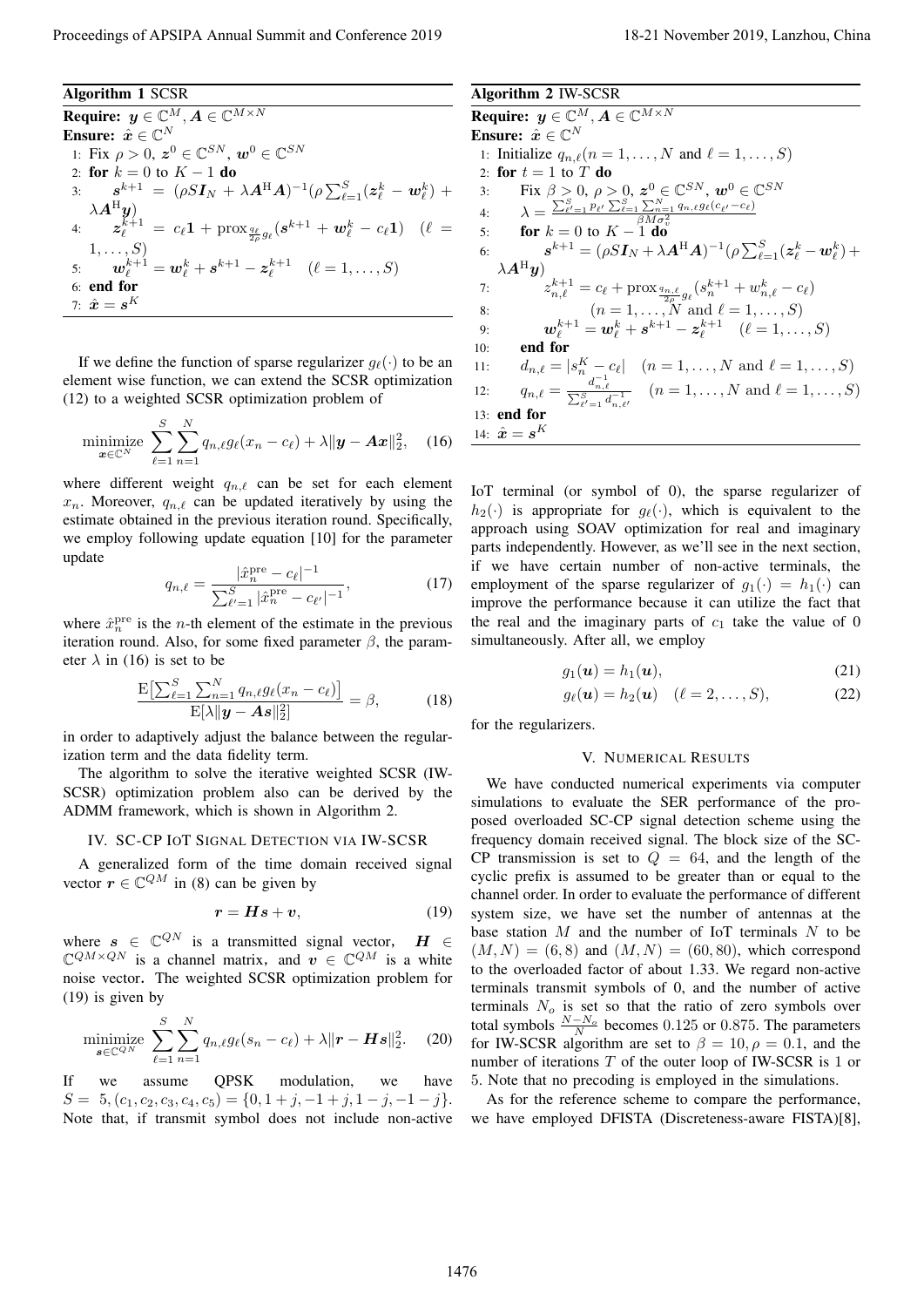

Fig. 3. SER performance  $(M = 6, N = 8, N_o = 7)$ 



Fig. 4. SER performance  $(M = 6, N = 8, N<sub>o</sub> = 1)$ 

which is based on FISTA (Fast Iterative Shrinkage Thresholding Algorithm) [11] for compressed sensing, and BODAMP (Bayes Optimized Discreteness-aware AMP)[13], which is based on AMP (Approximate Message Passing) [12] for compressed sensing.

Figures 3–6 show the SER performance for the four different parameter sets (*M, N, No*) =(6,8,7), (6,8,1), (60,80,70), (60*,* 80*,* 10), respectively. From the performance of DFISTA and BODAMP, we can confirm that the precoding by the DFT matrix implicitly equipped in the SC-CP signaling has comparable capability as the Hadamard matrix considered in [9]. Thus, we are now free from the operations of IDFT and precoding at the IoT transmitter side. Moreover, by comparing the performance of IW-SCSR with  $T = 1$  and 5, we can see that considerable performance gain is achieved by  $T = 5$ , which justifies the validity of update equations of  $(17)$  and



Fig. 5. SER performance ( $M = 60, N = 80, N_o = 70$ )



Fig. 6. SER performance ( $M = 60, N = 80, N_o = 10$ )

(18). Note that, as the number of zero symbols increases, IW-SCSR achieves better performance compared to DFISTA owing to the employment of the sparse regularizer. Also, IW-SCSR with  $T = 5$  outperform other methods for all parameter sets, while the performance of BODAMP is equivalent to that of IW-SCSR with  $T = 5$  for  $(M, N, N_o) = (60, 80, 10)$ . It should be noted that it may be possible to further improve the performance of IW-SCSR by more appropriate choice of  $\beta$ ,  $\rho$ , *T* in our future work.

## VI. CONCLUSION

We have proposed overloaded SC-CP signal detection scheme for uplink IoT environments via IW-SCSR optimization approach. Unlike the OFDM based approach in [9], the proposed scheme require neither IDFT operation nor precoding matrix multiplication at the transmitter side, the proposed